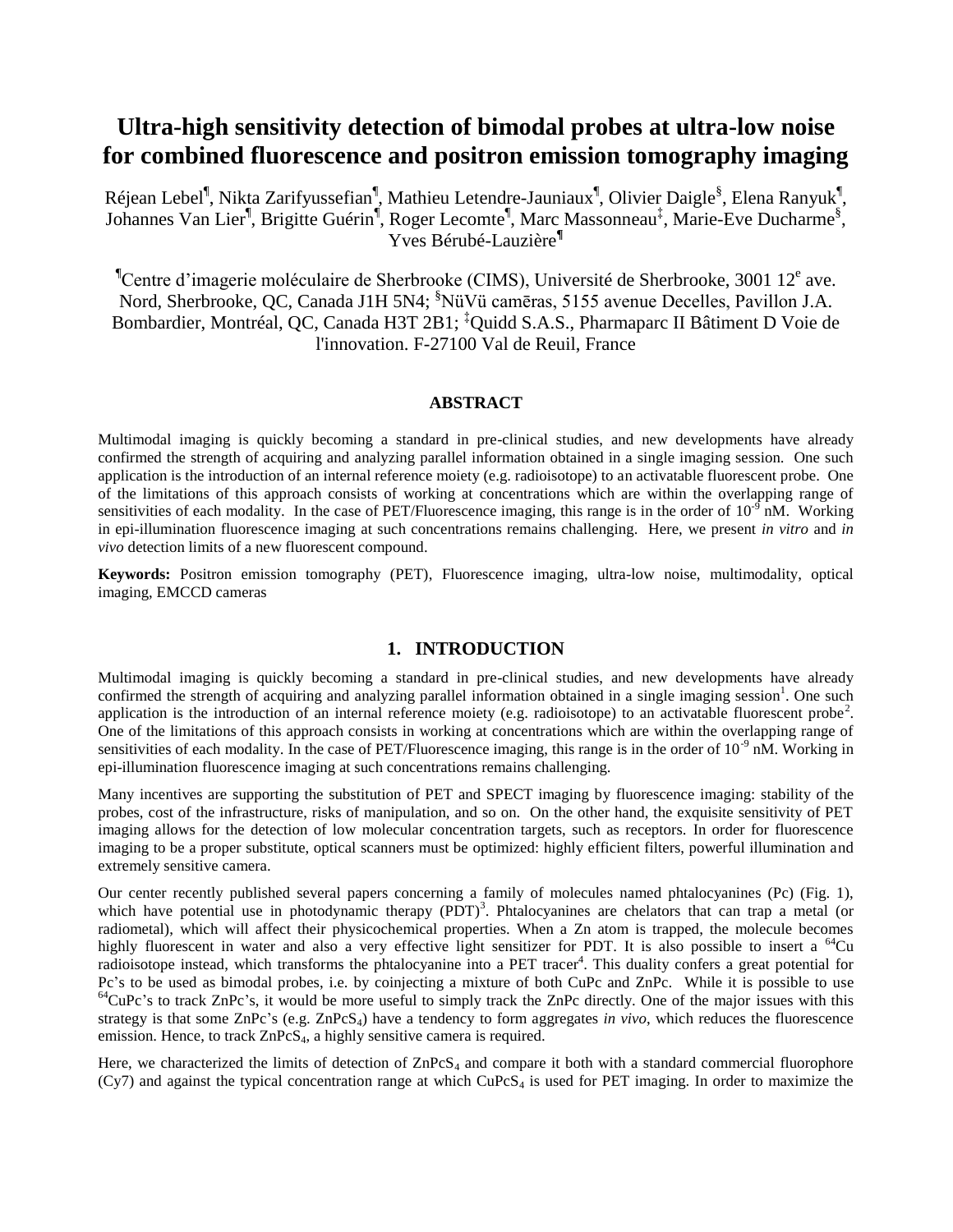sensitivity of our system, we use the EM N2 EMCCD camera by NüVü Cameras. This liquid nitrogen cooled camera, and its recently introduced thermoelectrically cooled version, the HNü, feature very attractive characteristics for ultralow light and ultra-sensitive optical biomedical imaging with: the best SNR in low light applications with the same EMCCD detectors (e2v) as competitors thanks to reinvented CCD readout electronics (the CCD Controller for Counting Photons - CCCP), the lowest clock-induced charges (CIC) providing lowest background noise (<0.001ē/pixel/frame with 512x512 pixels at -85°C), efficient photon counting mode to suppress the excess noise factor (ENF), high charge transfer efficiency (CTE) (up to 0.9999958) to prevent pixel leaking, high EM gain available (up to 5000), and this with no noise-filtering algorithm. Our results indicate that despite the low fluorescence of  $\text{ZnPCS}_4$  *in vivo*, we are able to track this molecule at concentrations nearing typical  $CuPcS<sub>4</sub>$  concentrations, while for comparison, we show that Cy7 can be detected at concentrations one order of magnitude below typical  $CuPCS<sub>4</sub>$  concentrations.



 $AI(OH)$ ,  $Si(OH)$ <sub>2</sub>

Figure 1. Structure of the ZnPcS<sub>4</sub>, one member of the phtalocyanine family. Several different metals (M) can be chelated inside, modifying the optical properties of the Pc, or making it a radiotracer for PET imaging (e.g. <sup>64</sup>Cu).

# **2. METHODOLOGY**

### **2.1 Fluorescence imaging probes**

Cy7 was purchased in a Cy7 NHS ester form (GE healthcare). Properties for this molecules were taken from the website of the manufacturer (Quantum yield (*O*): 0.28; Molar Extinction Coefficient ( $\varepsilon_{750}$ ): 2000 000M<sup>-1</sup>cm<sup>-1</sup>;  $\lambda_{ex}$ : 750 nm;  $\lambda_{em}$ : 767 nm).  $\text{ZnPcS}_4$  was synthesized in-house as described previously<sup>5</sup>[,](#page-6-4) and optical properties were found to be similar to the literature ( $\Theta$ : 10;  $\varepsilon$ : 250 000 M<sup>-1</sup>cm<sup>-1</sup>;  $\lambda_{ex}$ : 650 nm;  $\lambda_{em}$ : 676 nm) and CuPcS<sub>4</sub> was synthesized in-house as publish[e](#page-6-3)d elsewhere<sup>4</sup>. Cy7 was solubilized in dimethylsulfoxyde (DMSO), dosed in methanol using its optical properties and diluted at 2 mM. ZnPcS<sub>4</sub> was diluted in water, dosed using UV-Vis spectroscopy using the Soret band molar extinction cofficient ( $\varepsilon$ : 80 000 M<sup>-1</sup> cm<sup>-1</sup> at 340 nm) which is independent of solvent and aggregation, and then diluted at 2 mM in water.

# **2.2 Fluorescence imaging conditions**

For imaging, we used the Quidd Optical Scanner  $(QOS^{TM})$ , a planar epi-illumination optical imaging system (Quidd S.A.S., France). The illumination source (250W halogen lamp) was filtered using an extended hot mirror (NT46-386, Edmund Optics) and a dichroïc bandpass filter (40 nm bandwidth centered at 655 nm for  $\text{ZnPCS}_4$ , and 40 nm bandwidth centered at 710 nm for Cy7). Emission was filtered using both a long pass filter (695 nm for  $\text{ZnPcS}_4$  and 720 nm for Cy7) and a dichroïc bandpass filter (40 nm bandwidth centered at 716 nm for  $\text{ZnPcS}_4$  and 46 nm bandwidth centered at 775 nm for Cy7). Dichroïc filters were purchased from Semrock (Rochester, NY, USA), and the longpass filters were from Edmund Optics (Barrington, NJ, USA). The camera settings were as follows: acquisition time: 200 ms/image, EMgain of 11300, automatic background subtraction mode). Because of the high sensitivity of the camera and the location of the scanner, we observed several impacts of radioisotope emission in images. To efficiently reduce noise, the median of acquired images was used.

# **2.3** *In vitro* **sensitivity assays**

ZnPcS<sub>4</sub> and Cy7 were diluted to 100 nM in water inside a 96 wells plate (3:148). This solution was then diluted by 2 up to 16 times, down to a concentration of  $10^{-11}$  (10 pM) for Cy7 and  $4 \times 10^{-10}$  (400 pM) for ZnPcS<sub>4</sub>, for a total volume per well of 100 µL. A blank (water) well was used as a control. Each dilution ladder was prepared 3 times. To minimize the variations between the location of the plates (solid angle between the wells and the camera, and between the wells and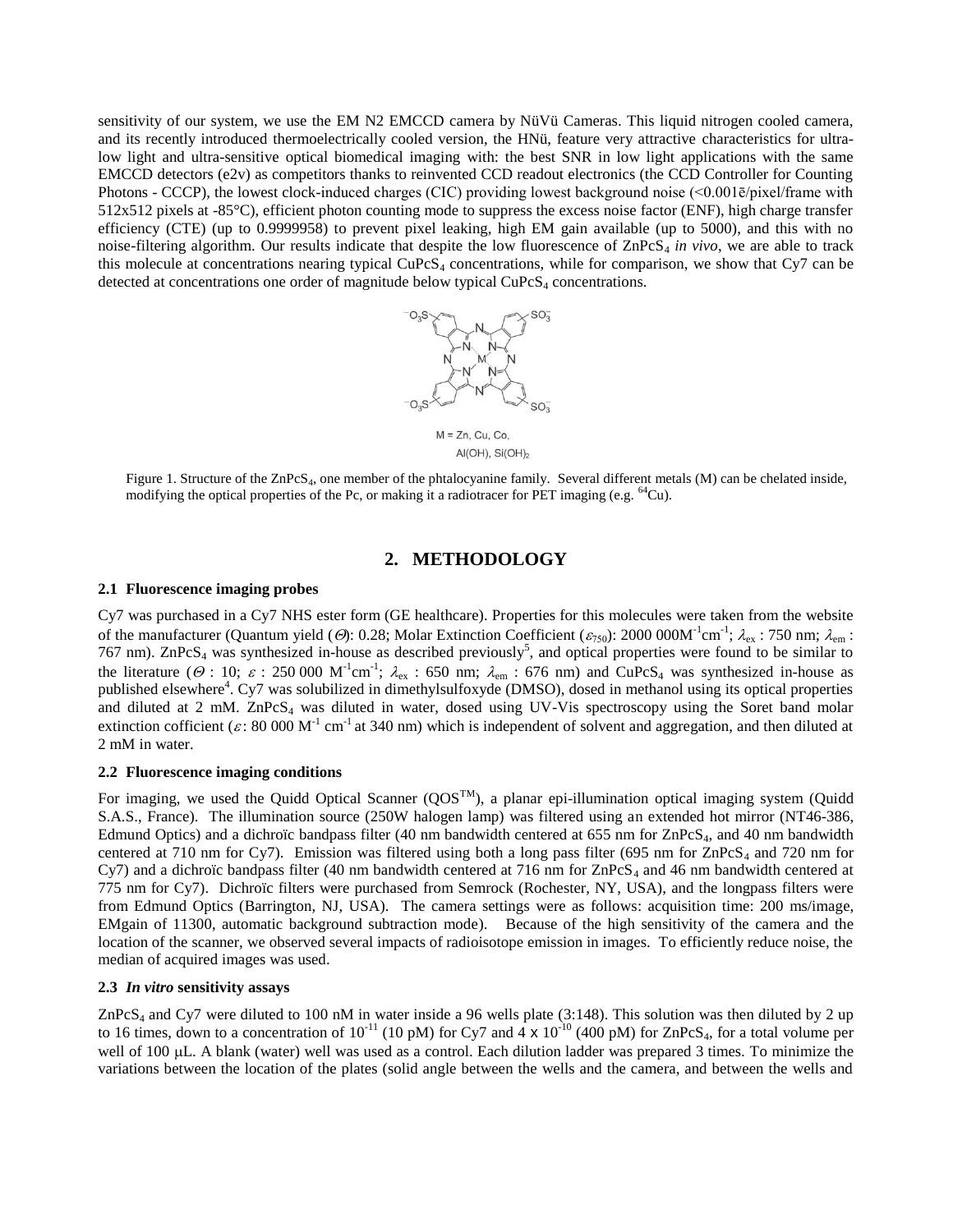the illumination source), we acquired the images of wells 6 at a time, and moved the plate accordingly for the wells of interest to be centered in the field of view. A set of 150 x 200 ms seconds images were acquired at each position. Image analysis was performed with Matlab. A region of interest (ROI) was drawn over the wells, and the median signal intensity of all images was calculated. Then, the median signal was averaged over the surface of each well. These results were imported in GraphPad, and one-tailed paired *t*-tests were performed to compare each dilution with the blank, until the signal was found to be non significant  $(p > 0.05)$ . This test was selected based on the hypothesis that the signal of wells containing fluorophore contains more signal than the blank.

### **2.4** *In vivo* **sensitivity assays**

Animal experiments were conducted in accordance with the recommendations of the Canadian Council on Animal Care and of the Université de Sherbrooke Ethics Committee for Animal Experiments. Animals were kept under anesthesia (isoflurane at 1.5%). ZnPcS4 and Cy7 were diluted in saline before injection in female nude mice (Charles River, Saint-Constant, Canada). Fluorescence imaging was performed before, during and after the injection of 100 mL of fluorophore solution over 1 minute using an automatic injector. Images were acquired continuously every 200 ms for 10 minutes. ROIs were manually drawn over the neck, upper torso (approximately over the hearth), middle torso (approx. over the liver) and over the right back leg of the animals. The noise of the signal inside these ROIs was calculated using the root mean square deviation (RMSD) between each pixel and its 8 neighbors. The average signal (*S*) was also calculated, and was considered significant when *S* > RMSD. For each molecule (Cy7 and ZnPcS4), the minimal injection dose was determined as the dose yielding significant signals for all organs.

### **2.5 Organ segmentation**

Images acquired *in vivo* were [p](#page-6-5)rocessed using a principal component analysis (PCA) software developed in our group<sup>6</sup>, and bas[e](#page-6-6)d on work by Hillman and Moore<sup>7</sup>. Briefly, the signal as a function of time  $S(t)$  in each pixel is decomposed along several vectors - the principal components,  $P_1... P_N$  - so that  $S(t) = C_1P_1 + C_2P_2 + C_3P_3 + ... + C_NP_N$ . P vectors are selected as those most capturing the variance of the set of signals from which they originate, this variance being obtained via the eigenvalues (principal values) of the covariance matrix formed with the data. The vectors  $P_i$ ,  $i = 1, ..., N$ , are ordered in descending order according to their associated principal value with low order *P*'s containing more information  $-P_2$  to  $P_4$  were selected here, with  $C_2$ ,  $C_3$  and  $C_4$  being used respectively as the R, G and B components of a color image. The images were qualitatively graded to determine the minimal injected dose to obtain satisfying results in our experimental conditions.

# **3. RESULTS**

#### **3.1** *In vitro* **fluorescence detection sensitivity**

Dilutions of Cy7 and ZnPcS<sub>4</sub> were prepared and imaged using the QOS<sup>TM</sup> system endowed with the NüVü camera (Fig. 2A). The intensities in these images were analyzed using manually drawn ROIs. Results were normalized against the signal of the blank well which was set at 100 arbitrary units (a.u.) for each compound to obtain a reference value. The average intensity and standard deviations (SD) are presented in Fig. 2B. The statistically significant minimal concentrations (one tailed *t*-test) are represented as vertical dashed lines in Fig. 2B, with minimal  $[ZnPcS<sub>4</sub>]$  (10 nM) and [Cy7] (0.6 nM) being compared with typical [CuPcS<sub>4</sub>] (2 nM). ZnPcS<sub>4</sub> dilutions were performed only down to 0.4 nM since lower concentrations did not result in any signal. Note that the minimal  $\text{ZnPCS}_4$  concentration is 5 times that of typical CuPcS<sub>4</sub> – but the minimal Cy7 concentration is  $1/3$  times the typical CuPcS<sub>4</sub> concentration. Given the similar quantum yield and absorption coefficients of these molecules, the aggregation of  $ZnPcS<sub>4</sub>$  is likely to play an important role in these results. While it is known that  $ZnPcS<sub>4</sub>$  is more water soluble than several other members of the ZnPc family (e.g.  $ZnPcS_2$  and  $ZnPcS_3C_6$ ), it still dimerizes in aqueous media which results in a change in absorption and fluor[e](#page-6-7)scence<sup>8</sup>.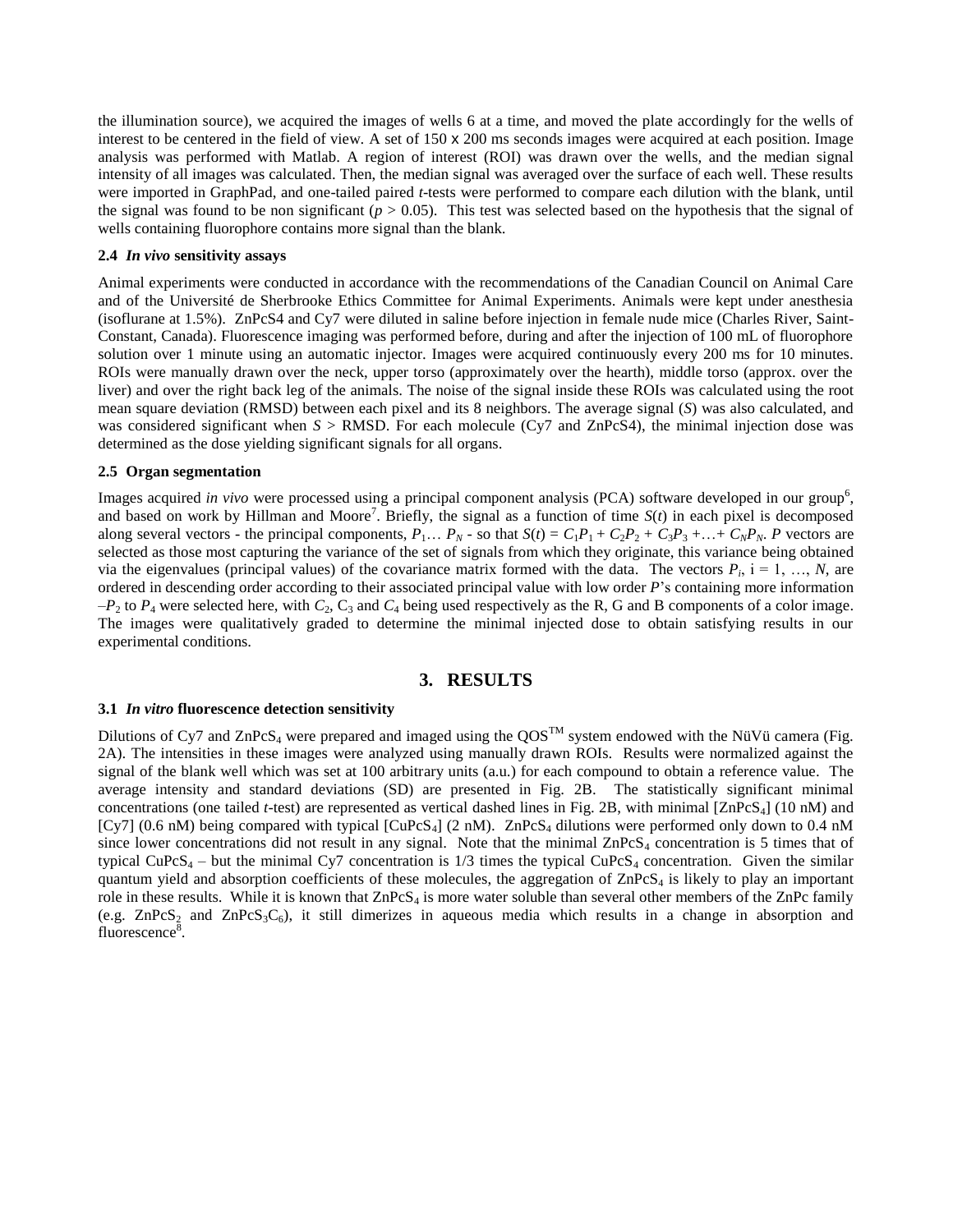

Figure 2. Fluorescence detection *in vitro*. (A) The fluorophores were successively diluted, with the ensuing dilutions placed in a 96 wells plate. (B) The fluorescence signal intensity of each concentration of fluorophore is compared with a blank. The lowest concentration at which the fluorophore produces a statistically significant signal (one tailed *t*-test, *p* < 0.05) is indicated by a dashed line.

### **3.2** *In vivo* **fluorescence imaging**

#### *Evidence of ZnPcS4 aggregation*

The preparation of injection solution allows appreciating the level of aggregation and loss of fluorescence (>95%) of  $ZnP\text{cS}_4$  in saline (Fig. 3A, left tubes). The injection solution is compared here against the water diluted probe at identical concentration (Fig. 3A, right tubes). Despite this tremendous loss, the typical *in vivo* results using ZnPcS<sup>4</sup> show sufficient fluorescence for imaging (Fig. 3B). This signal is  $>4$  times lower than that of Cy7 when injected at an identical dose (1 nmole here), which is much higher than expected from saline preparation results. Pc's are expected to bind to proteins *in vivo*, such as albumin, which likely reduces aggregation and allows for partial recovery of optical properties of the monomer molecule. Similar results were observed using micelles to de-aggregate and return PcZnS<sup>4</sup> to monomers<sup>8</sup>[.](#page-6-7) Protein binding is expected to modify the biodistribution and pharmacokinetics of the probe, which would explain why more amphiphilic Pc's, such as  $ZnPcS_3C_6$ , accumulate more readily in poorly perfused tissues <sup>4</sup>[.](#page-6-3) Note that Cy7 NHS is likely to bind covalently to proteins since it may react with available amino groups at physiological pH, which are predominantly present in proteins.



Figure 3. Atypical optical behavior of ZnPcS<sub>4</sub> in physiological conditions. (A) The preparation of injections in saline (the 2 tubes on the left) allowed observing a ~95% fluorescence decrease compared with water (2 tubes on the right). (B) *In vivo* fluorescence levels of  $\text{ZnPcS}_4$  are very low, and to obtain an image with reasonable SNR after injecting 1 nmole, 300 x 200 ms images are necessary (1 min median). (C) *In vivo* fluorescence of Cy7 after the injection of 1 nmole of Cy7. This image is an average of 10 x 20 ms images (2 sec. median). Note that the *median* of the intensity, not the sum, is presented here. The greater number of images used in (B) compared to (C) does not influence the intensity level, only the noise of the image.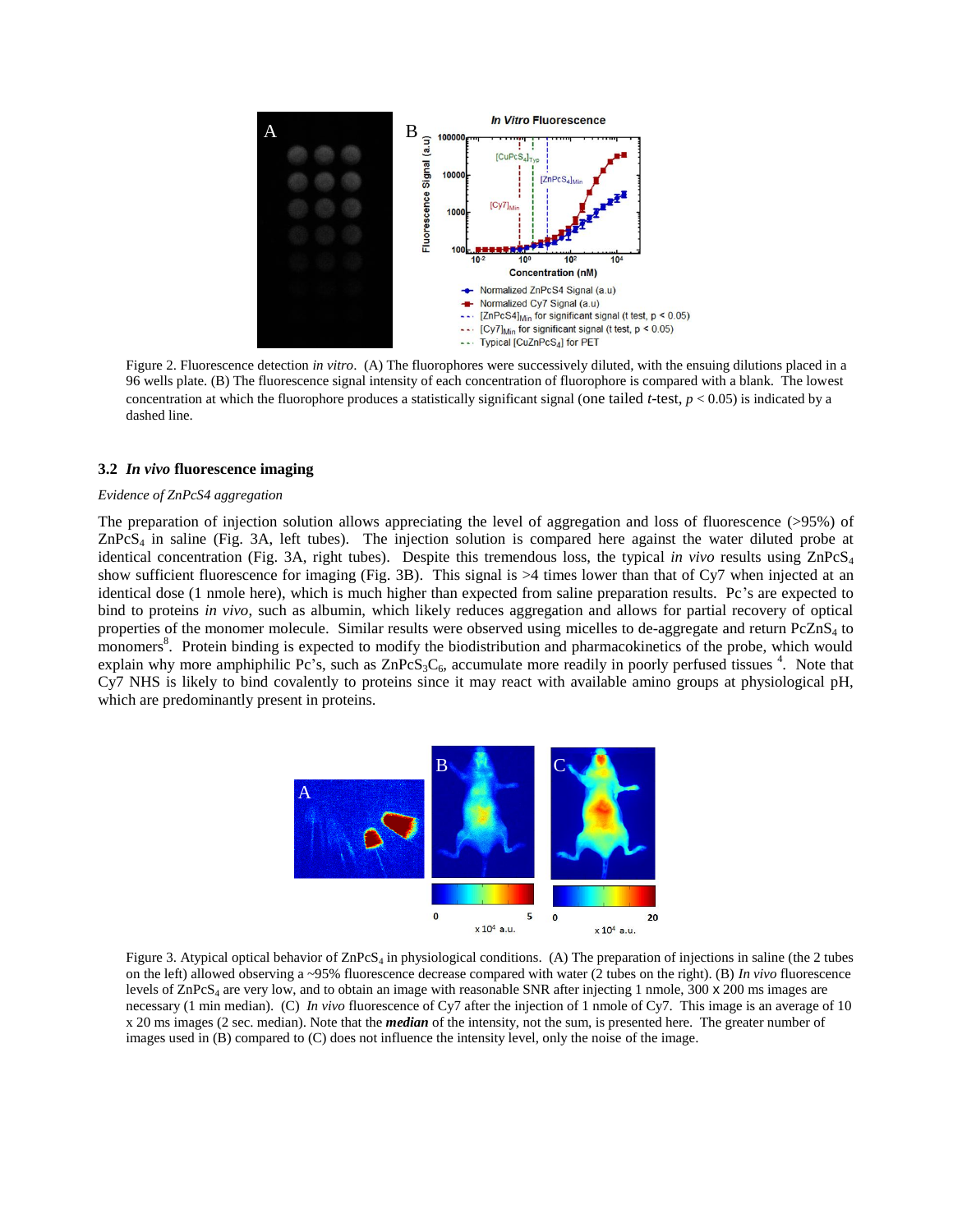#### *Determination of minimal ZnPcS<sup>4</sup> and Cy7 doses*

Several doses of  $Cy7$  or  $ZnPcS<sub>4</sub>$  were injected in nude mice, and dynamic imaging was performed during 10 minutes. At the end of the imaging session, the last 2 seconds were averaged, and SNR was determined in the form of Signal/RMSD. The SNR as a function of the injection dose is presented in Fig. 4A. Longer averaging (60 sec) resulted in increased SNR and the results are presented in Fig. 4B. Note that a difference in the aspect of the  $\text{ZnPcS}_4$  curves is present between averaging times, which can be explained by a variation in the drawn ROI between the analyses, or timedependent variations due to the kinetics of the molecules, which is likely to be affected by the injection dose (i.e. in the case of saturation of predilection binding sites). Results with 2 seconds integration times indicate that  $\text{ZnPcS}_4$  detection requires a dose (4 nmol) that is  $\sim$ 20 times of typical CuPcS<sub>4</sub> doses (0.2 nmol). On the other hand, Cy7 performs much better and is visible at 0.08 nmol, well below typical CuPcS<sub>4</sub> doses. This indicates that  $\text{ZnPcS}_4$  is performing poorly compared to Cy7. Note that increased integration time results in much better performance for both molecules, and optimistic extrapolation (black dotted lines in Fig. 4C) suggests that ZnPcS<sup>4</sup> signal could be detected at doses similar to that of  $CuPcS<sub>4</sub>$  for PET imaging.



Figure 4. Fluorescence detection limits *in vivo*. (A) Typical images 10 minutes post injection of the indicated dose (10 x 200 ms integration time images). The scaling and other conditions are identical. (B) ROI SNR as a function of injection dose ( $10 \times 200$ ) ms integration time images). (C) ROI SNR as a function of injection dose (300 x 200 ms integration time images).

#### **3.3 Organ segmentation based on fluorescence imaging**

Using the PCA analysis described above, the organs of animals were segmented. The amphiphilic properties of Pc's are expected to lead to increased liver signal, which was selected as the organ of interest. The results of the analysis are presented in Fig. 5. The liver, located below the lungs, is visible for  $\text{ZnPcS}_4$  down to a 2 nmol dose, while for Cy7, a dose of 0.04 nmol allows for partial liver segmentation. Note that the liver is the only organ visible for both probes at the lowest concentration; the bladder is somewhat more visible for Cy7 than  $\text{ZnPcS}_4$ , indicating that some renal elimination occurs and that part of the Cy7 did not react with proteins (which are not eliminated in the renal pathway), while very little of  $\text{ZnPcS}_4$  is eliminated through the kidneys, as indicated by the presence of a small hotspot located in the bladder in the highest dose.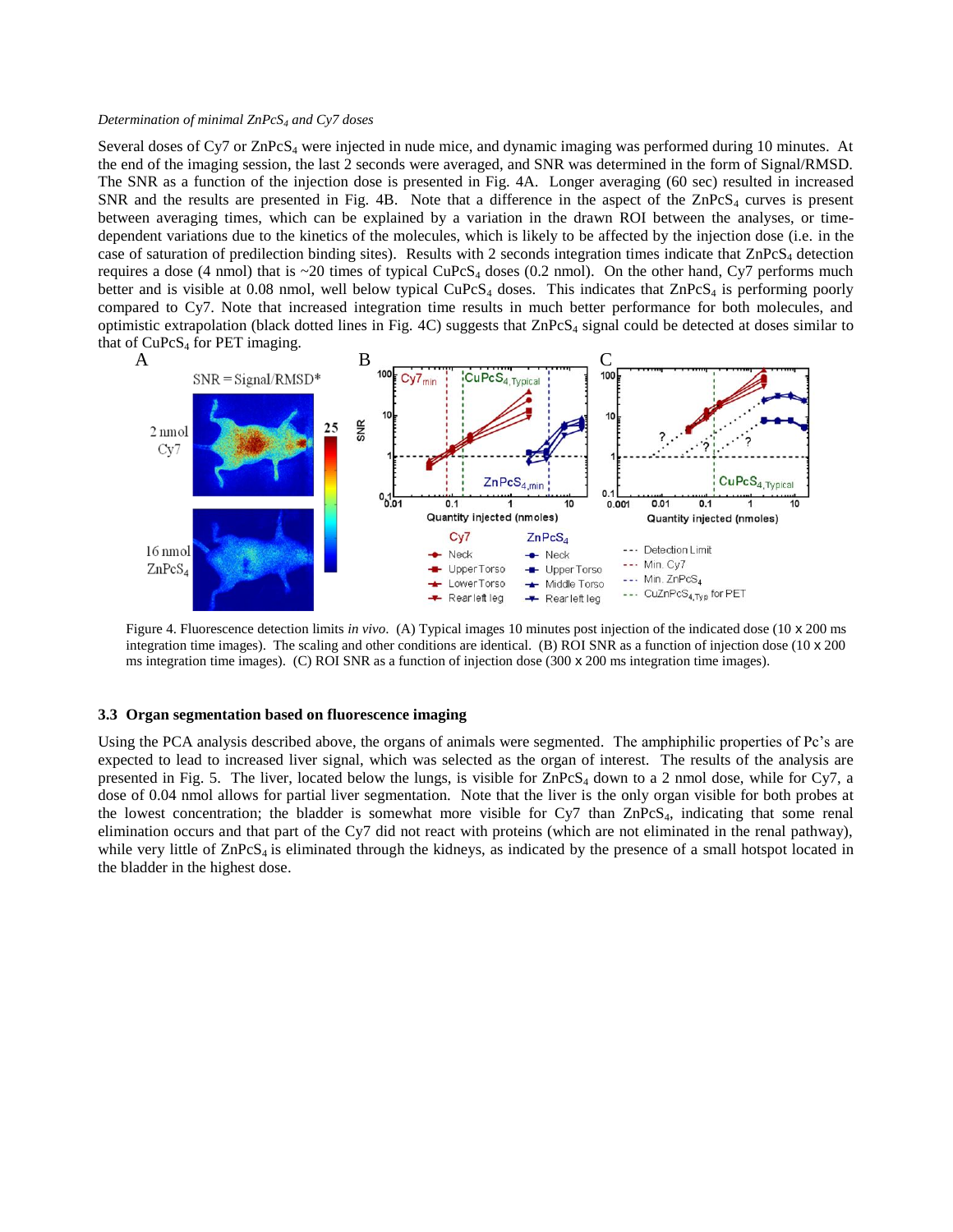

Figure 5. PCA analysis of images acquired using different  $ZnPcS<sub>4</sub>$  and Cy7 concentrations.

# **4. DISCUSSION**

This work allowed determining the optical properties of ZnPcS<sub>4</sub> *in vitro* and *in vivo*. While our results indicate that to be detectable,  $\text{ZnPCS}_4$  must be injected in higher doses than what is typical for  $\text{CuPCS}_4$  PET imaging, the minimal dose for optical imaging (4.4 nmol) is well below the dose required for photodynamic therapy (100mg/kg, 2.2 M). Hence, it would be easy to follow the  $\text{ZnPCS}_4$  compound during PDT by optical imaging in order to optimize the irradiation by detecting at what time the tissue of interest (e.g. a tumor) reaches the maximal concentration. Obviously from our results, for more complex analysis (e.g. organ segmentation), or to track this probe in low perfusion tissues, higher concentrations of  $ZnPcS<sub>4</sub>$  would be required.

We observed aggregation of  $\text{ZnPcS}_4$  in saline, and explained that it could be partially undone by protein binding. This was confirmed by an independent solubilization assay, were the fluorescence signal was improved by solubilizing Pc's in a medium containing proteins (culture medium completed with fetal bovine serum) (data not shown). We will further characterize this property in a future publication. For imaging purposes, the preparation of low aggregation ZnPcs is warranted. Our group recently submitted a manuscript presenting a set of PET/Fluorescence bimodal probes including both a ZnPc chelator bound to a second chelator, NOTA, which can be used to trap a radioactive  $^{64}$ Cu. These probes were expected to have different properties, but our current results indicate that they interact even more strongly with proteins, resulting in an important fluorescence increase (data not shown). Our current results suggest that we will need to add a large hydrophilic group to our molecules (e.g. PEG) to keep them from aggregating and preserve their *in vivo* fluorescence.

Comparing Cy7 and ZnPcS4, our results indicate that the Cy7 signal is sufficient to work at a concentration equal to that of  $CuPcS<sub>4</sub>$ . The Cy7 solubility is not expected to be good in aqueous media<sup>9</sup>[,](#page-6-8) but it is likely that its covalent binding to proteins will keep it from aggregating. Additionally, the Cy7 emission wavelength is located in the region of the spectrum where minimal endogenous background is present in the animals, and also where light can penetrate deeper into biological tissues. Higher signal results in higher noise: despite the fact that the background (pre-injection) fluorescence is subtracted, the noise from this signal remains. This is likely playing a role in our results, but this effect is difficult to quantify.

Using the EM N2 NüVü camera, we were able to acquire images at very high frame rates (200 ms/image). In fact, compared to the QOS Andor CCD camera (default camera), the detected signal is roughly 500 times higher. This high frame rate would potentially allow for continuous imaging while the camera is being rotated around the animal, and could potentially be used for 360° acquisitions in a fluorescence diffuse optical tomography setup.